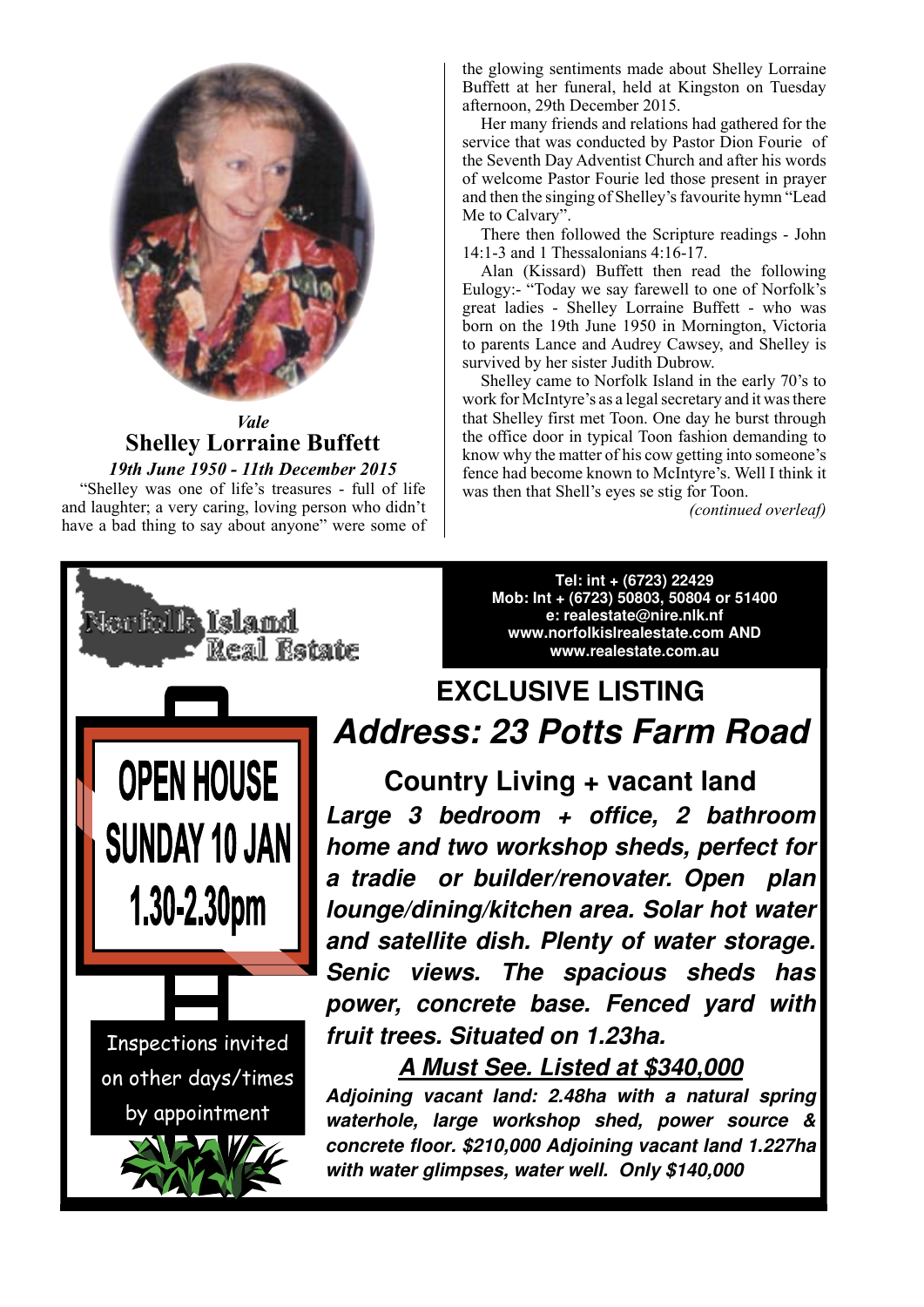#### *Shelley Lorraine Buffett - continued*

Toon and Shell dated for about 2 years and they were married on the 8th March 1975 at "Pulloo", the home of Sheba and Francis Menghetti in Burnt Pine. Shelley was married to the love of her life Toon for 29 years and these were the happiest years of her life.

Their marriage produced two boys - Todd born in 1977, and Leith in 1979; and believe you me, they were real boys who kept Shelley on her metal.

Shelley took time off work to raise the two boys and Shelley had to endure many heart wrenching times with her 2 boys. Like the time Todd and Leith were about 6 and 4 and were supposed to be playing in the backyard but they decided to go for a walk down the creek to the Headstone tip. When Shelley discovered the boys were missing and she couldn't find them she se fret. Next thing half of Norfolk was looking for dem. These two young explorers were found playing on top of the shute at the Headstone tip. Todd and Leith's backsides were well and truly tanned dar day as a reward for their exploring adventure.

Shelley was involved as a foundation member of Norfolk's first day care centre which is now known as Banyan Park, and she served on the committee for a number of years.

Shelley was also involved in the Pony Club for a number of years whilst her boys were in the Pony Club and she enjoyed riding with them on Kay's trail rides.

Shelley went back to work once the boys went to school and ran a shop in town called "Shelley B's" for a number of years until she went to work at the Norfolk Island Hospital in 1990. It was at the hospital in the Administration area where she developed many strong friendships that she treasured very much, especially the jokes that use to get told over this time.

Shelley has 3 beautiful grand-daughters - Tamara, Alyssa and Tiare - who loved their Nanna very much, and their Nanna just adored these 3 beautiful children.

Being a person who always cared for others before herself when Shelley found out she had cancer her biggest concern was when she could get back to work. Unfortunately the cancer was too far advanced and she wouldn't return to her beloved work place.

Shelley was one of life's treasures - full of life and

laughter. She will be sadly missed by her sons Todd and Leith, daughter-in-law Skye, grand-daughters Tamara, Alyssa and Tiare, sister Judith and her many friends both on Norfolk and away.

God speed Shell rest in peace."

The following words were then delivered by Hospital Director David McCowan, from all Shelley's friends at the Norfolk Island Hospital:- "Shelley was a loyal, well loved and respected member of the Hospital staff.

*(continued overleaf)*

# **POSITION VACANT Tintoela** *Norfolk's Luxury Retreat*



#### **MANAGEMENT POSITION**

We are looking for registration of interest for the position of manager for Tintoela of Norfolk to begin late February.

Proven experience in the tourism industry is helpful.

Responsibilities include the management of bookings and enquiries, customer service, marketing, accounts (MYOB), monthly reports and statistics, grounds and maintenance and cleaning.

 If you would like more information or to send a resume please email laurievans@shaw.ca.

Interviews will commence in January.

## SHIPPING NOTICE

HAPPY NEW YEAR !!!



Best wishes for 2016 !

Website: www.norfolkforwarding.com

CUT OFF **SYDNEY** CUT OFF BRISBANE CUT OFF AUCKLAND ETA NORFOLK **CLOSED CLOSED 31 Dec/ 12 JAN 14/22 JAN 26 JAN 26 JAN 16 FEB 26 FEB 28 FEB 28 FEB 25 MAR 3 APR**

I



 teresa@norfolkforwarding.com Phone: 22886 or 57000